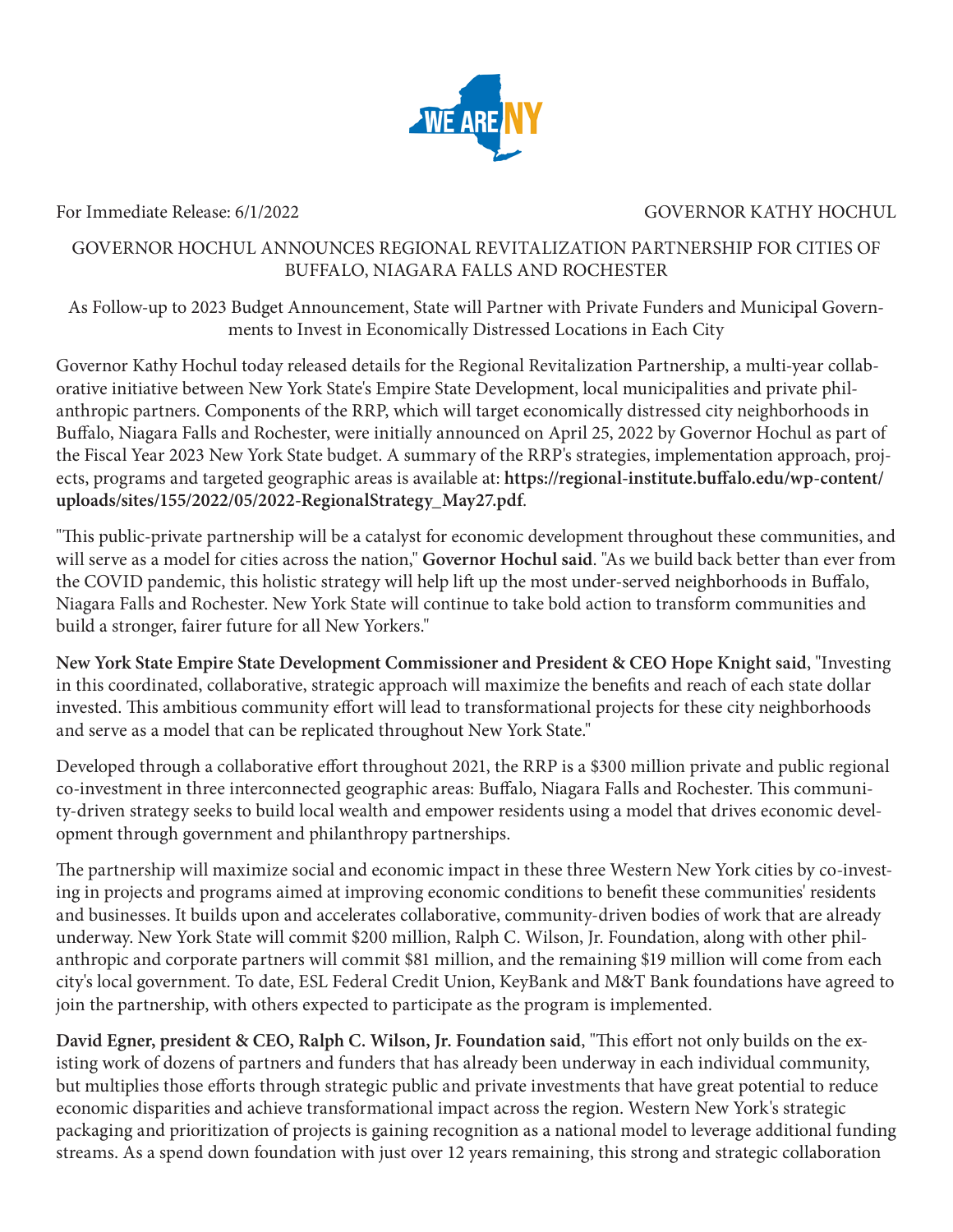paved the way for us to make this substantial commitment at this moment in time benefiting three communities we care deeply about. We thank Governor Hochul and all our partners in philanthropy, government and the private sector for their leadership and participation in this unique approach to economic development."

The three pillars of the program are:

- **• Fostering small businesses,** by providing programs to help improve and grow these enterprises, especially those owned by women and people of color, which expand choices for goods/services to these neighborhoods, revenue/income for community members, and job opportunities;
- **• Investing in placemaking,** by funding improvements to local business districts, rebuilding community anchors and revitalizing neighborhoods; and
- **• Preparing our workforce,** by enhancing local residents' skills and improving their access to opportunities for good-paying jobs.

 The initiative, which was strategically developed with community partners, includes major investments in a number of highly visible projects and programs that would achieve long-standing community goals in each city, including but not limited to:

- A combined \$180 million effort in Buffalo focusing on an expansion of projects and programs being conducted on that city's historic East Side, including undertaking major portions of long-term capital projects, including: more than \$60 million for the Buffalo Central Terminal and its CTRC steward organization; \$37 million for Broadway Market capital improvements and to set up a not-for-profit operating entity; major investments in the Michigan Street African American Heritage Corridor and to restore historic greenhouses at Martin Luther King, Jr. Park.
- A combined \$40 million effort in Niagara Falls that will supplement initial funding growing out of the ESD/ City 2021 planning efforts, including a \$19 million program focused on food entrepreneurship anchored around that city's historic City Market area along Pine Avenue; a \$15 million program to restore, highlight and promote various heritage and community anchor facilities; and \$5M of small business assistance programs in the aforementioned commercial district target areas.
- A combined \$80 million effort in Rochester, which could include major additional investments in that city's ongoing waterfront efforts, such as ROC the Riverway and High Falls State Park; further support/expansion of a multi-faceted workforce training programs/facilities; and targeted small business assistance along commercial corridors in that city's most disadvantaged neighborhoods.

**City of Buffalo Mayor Byron W. Brown said,** "I thank Governor Hochul for continuing our collaboration on the East Side with this innovative funding initiative that will drive \$180 million to Buffalo neighborhoods and sites such as the Broadway Market, Michigan Street African American Heritage Corridor, and MLK Park, I also thank the Ralph C. Wilson Jr. Foundation and the other private entities which are providing major investments on Buffalo's East Side. These funds build upon and complement the investments my Administration has made driven by the input of residents and businesses on the East Side."

**City of Niagara Falls Mayor Robert Restaino said,** "This is an impressive, collaborative initiative that will amplify economic benefits beyond our downtown tourist district to reach into the City's neighborhoods by revitalizing assets with great potential like the City Market area as just one example. The projects and programs identified for Niagara Falls were strategically identified through a public process of listening sessions and virtual meetings conducted over the last year with community partners and local citizens. I thank Governor Hochul, the Ralph C. Wilson Foundation and other private philanthropic partners who will work with the City of Niagara Falls to make these improvements a reality."